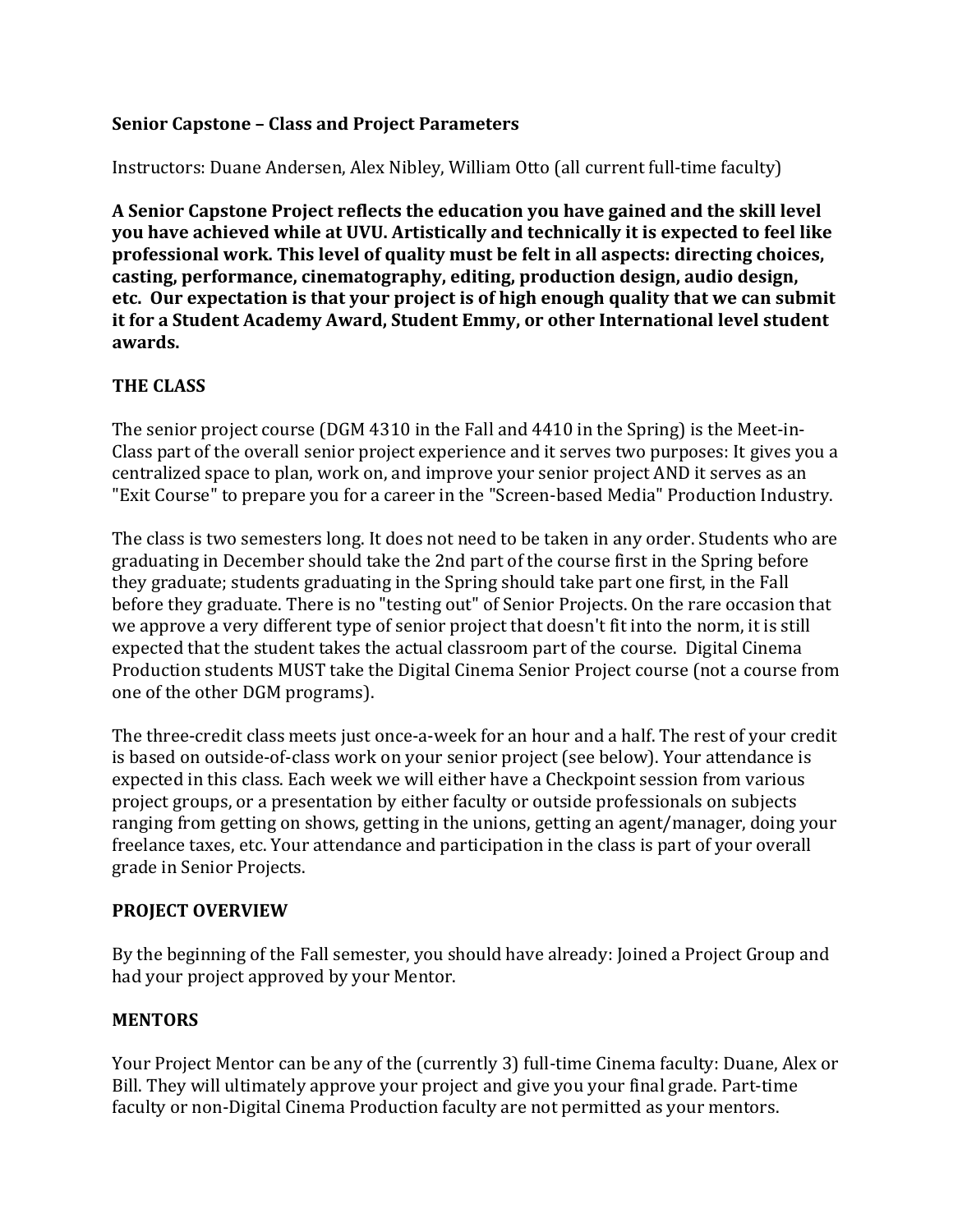You also will need a PROFESSIONAL MENTOR assigned to your project. Talk to your Project Mentor should be an industry professional with experience in projects similar to the one you are attempting. This should be someone that someone in your group has a personal relationship with. If no one in your group has a personal relationship with anyone in the help you find one. You will give them three forms (found in files) that will allow them to rate your project proposal/script draft, a mid-progress cut, and your final project. Anything additional that they do as far as a contribution is up to them and certainly allowed and Mentor about your Professional Mentor before you reach out to anyone. Your Professional industry, we will first ask, "What have you been doing the past four years?" and then can appreciated.

# **YOUR PROJECT**

You may make a narrative film, a documentary film, a video project for a not-for-profit of the series will determine how much will be written). Students in the Sports Broadcasting track will make a documentary short on a sports subject that might work as a spotlight for a team's Marketing Department or as an ESPN 30/30 type project. organization, or write a feature-length screenplay or a Pilot/ Bible for a series (the length

Your crew will consist of the following: 1) a Director, as well as at least one of the following from the class: 2) Producer, 3) Cinematographer, 4) Writer, 5) Editor. Each person on the project is considered a **producer** of the project and has authorship and skin in the game. A cinematographer might shoot a few different senior projects, but there will be only one that is his or her actual Capstone Project which they also produced. Though each member of the group is a producer, each project must have a dedicated Producer who is responsible for recommended that they are. Production Groups must be a director and at least one other person (no solo trips). Students working on feature-length scripts must coordinate with Alex Nibley. the whole project. This person doesn't have to be part of the class, but it is highly

Each crew position MUST have taken the following courses (or be currently taking them) prior to production: Directors - Directing III (DGM 350R-002); Cinematographer -(DGM 350R-601); Documentary directors and producers - Documentary II (DGM459R). For narrative projects, the writer must have workshopped the script in Story Editing (DGM 450R). Additionally, all directors and producers of narrative projects must have taken Digital Cinema Production III DGM 3520) prior to or concurrently with the first semester of suddenly decide you will be a Senior Project cinematographer if you're not in the cinematography track, etc. Cinematography III (DGM 454R); Producers - Producing II (DGM 4550); Editors - Editing III the Capstone Class. There will be no exceptions to this rule. In other words... you don't

Please note that Audio and Commercial Music students also do Senior Projects. It is a good idea to make friends with students in these programs who might mix and compose your project as their Capstone (where would Damien Chazelle be without Justin Hurwitz?).

# **SCHEDULE**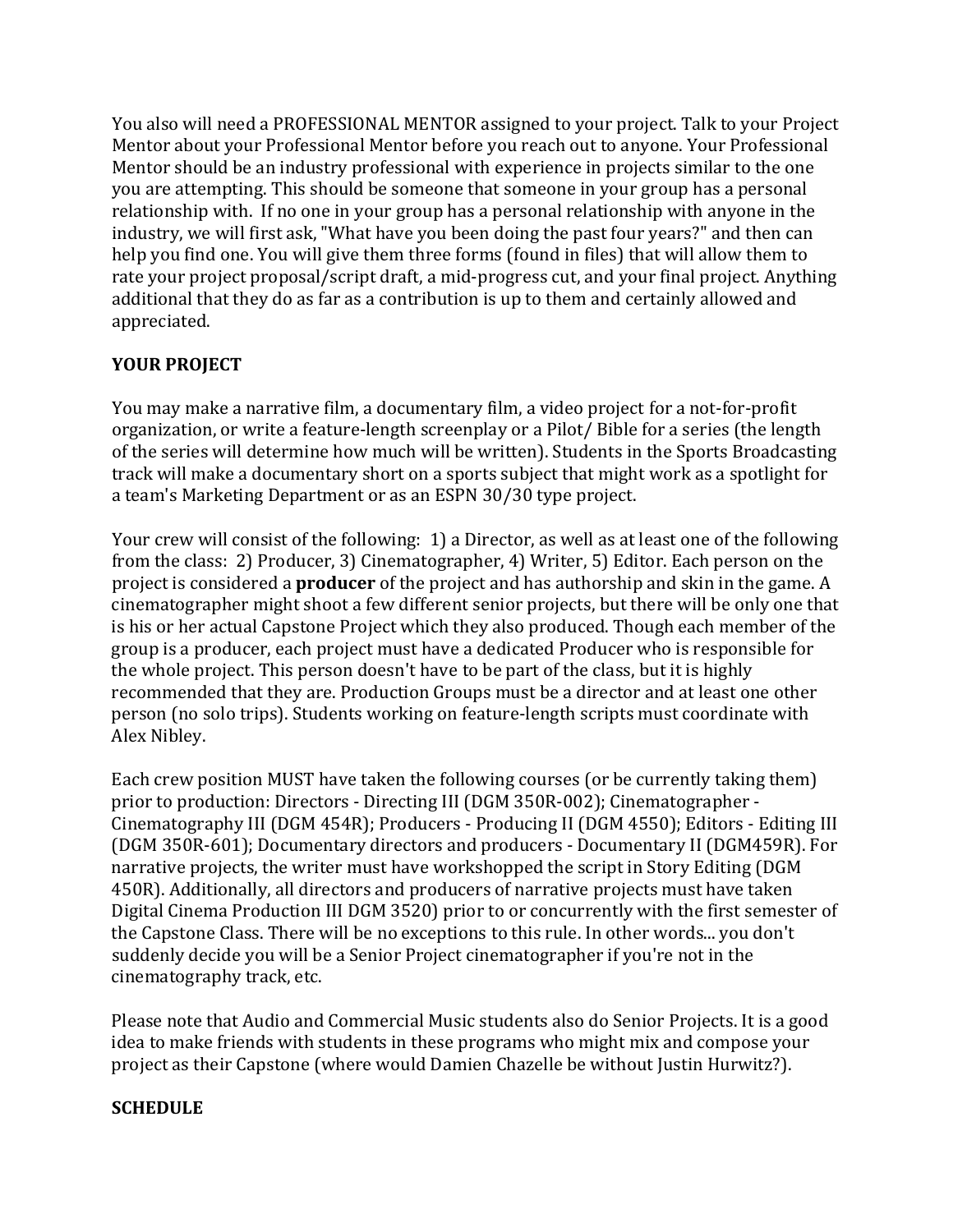For students graduating in Spring, you are required to turn in your proposal and group by April 1st the PREVIOUS Spring semester. For students graduating in December, you should be committed to a group of fellow December graduates by November 1st the previous Fall before you graduate.

 As not everyone is on a steady schedule (people return after time away etc.) we will accept exceptions on a case by case basis.

 The following should be considered a general guide, each project will vary and December graduates can convert this to their own schedule:

 **April 1st**- Submit proposal/draft of script/anticipated group to preferred Project Mentor.

 **October 1st**- Projects should be shot and all principal photography should be complete

**January 1st-A** rough edit should be assembled

**March 1st-** Edit should be locked

 **May 1st**- Project should be colored, scored, mixed and all accompanying paperwork should be submitted for evaluation (remember that you will also need time for your Professional Mentor to see it and weigh in before the last day of class).

#### **GRADING AND EVALUATION**

 You will be graded on the following: 1) The quality of your final project (determined by a consensus of all full-time faculty); 2) The appropriateness and completeness of your final paperwork/production book (determined by your mentor); 3) The evaluation of your meeting the checkpoints for your project in a timely manner; 5) An overall evaluation from your Project Mentor; 6) Your group evaluation; 7) Your Personal Summary of your Professional Mentor; 4) Your attendance and participation in the weekly course and experience.

 CHECKPOINTS - throughout the semester you will have a few Checkpoints to meet when Checkpoints are different from the one-on-one input and evaluation from your Project you present your project in its current state to the Senior Projects course. This will include proposals, drafts, report on production, showing of a rough edit, etc. These in-class Mentor.

 PROJECT MENTOR EVALUATION - Your Project Mentor will determine and individual grade for each participant based on an evaluation of your effort and learning resulting from the project.

 GROUP EVALUATIONS - Your group will evaluate each member's overall participation to ensure that everyone pulled his or her weight and truly had "authorship" and intimate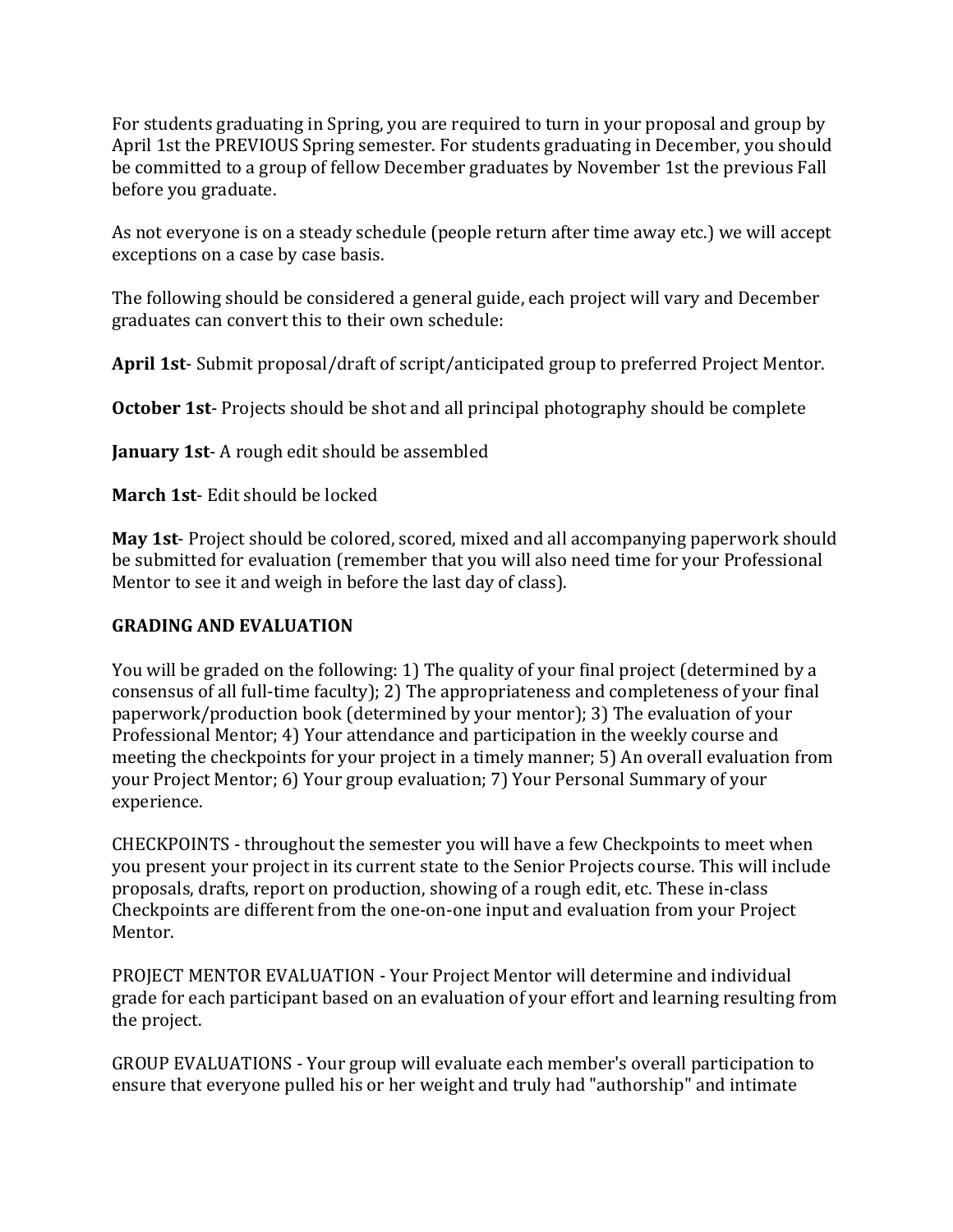involvement in the project. While no one wants to be the reason someone gets a lower grade, no one wants someone else to be the reason they got a lower grade.

PERSONAL SUMMARY - You will fill out the Personal Summary form and include a detailed description of your experiences and journey on the project. This might include challenges faced in the pre-production, production, and post-production processes, how you overcame them, and what you learned, as well as a detailed report of your technical considerations and process. The written part of each summary will be about four pages and be written in a way that represents senior students about to enter into the professional workforce.

  At the end of the course, you will receive **a personal evaluation of your work on the project and considerations for professional advancement** from the head of your personal track: Post-Production (Duane); Cinematography (Bill); Directing (Alex); Writing (Alex); Production (Duane); Documentary (Duane); Sports Broadcasting (Josh). It is important that the head of your track is aware of your work on the project and beyond - so you must stay in touch with him or her, especially if they are not the School Mentor of your Senior Project.

# **FORMS AND PAPERWORK**

The following are critical forms that are needed for each stage of production:

 **Proposal** - Turned in the semester before you begin your first Senior Capstone course and describes your project, your group, and, for narrative projects, should include a draft of the script.

**Professional Mentor Script Evaluation/Edit Evaluation/Final Evaluation-These are**  three forms to give to your Professional Mentor. They are a general survey with places for written suggestions.

**Group Evaluation**- To be filled out on Canvas evaluating the other members in your Group.

**Personal Summary**- Filled out by each person that covers your effort and journey on the project. The written part of each Summary should be around four written pages long.

review of the Final Project. It will be printed up and placed in your final production book. **Project Mentor Evaluation** - This will be filled out by your Project Mentor upon his or her

**Student Project Volunteer form**: as in all of our classes, all project participants NOT enrolled in the class for which the project is being made must sign a UVU Volunteer Form. This form works as a clearance release as well as a deal memo. Please see your Project Mentor before you give anyone any other kind of contract.

# **A NOTE ON APPROVALS AND SUCCESS**